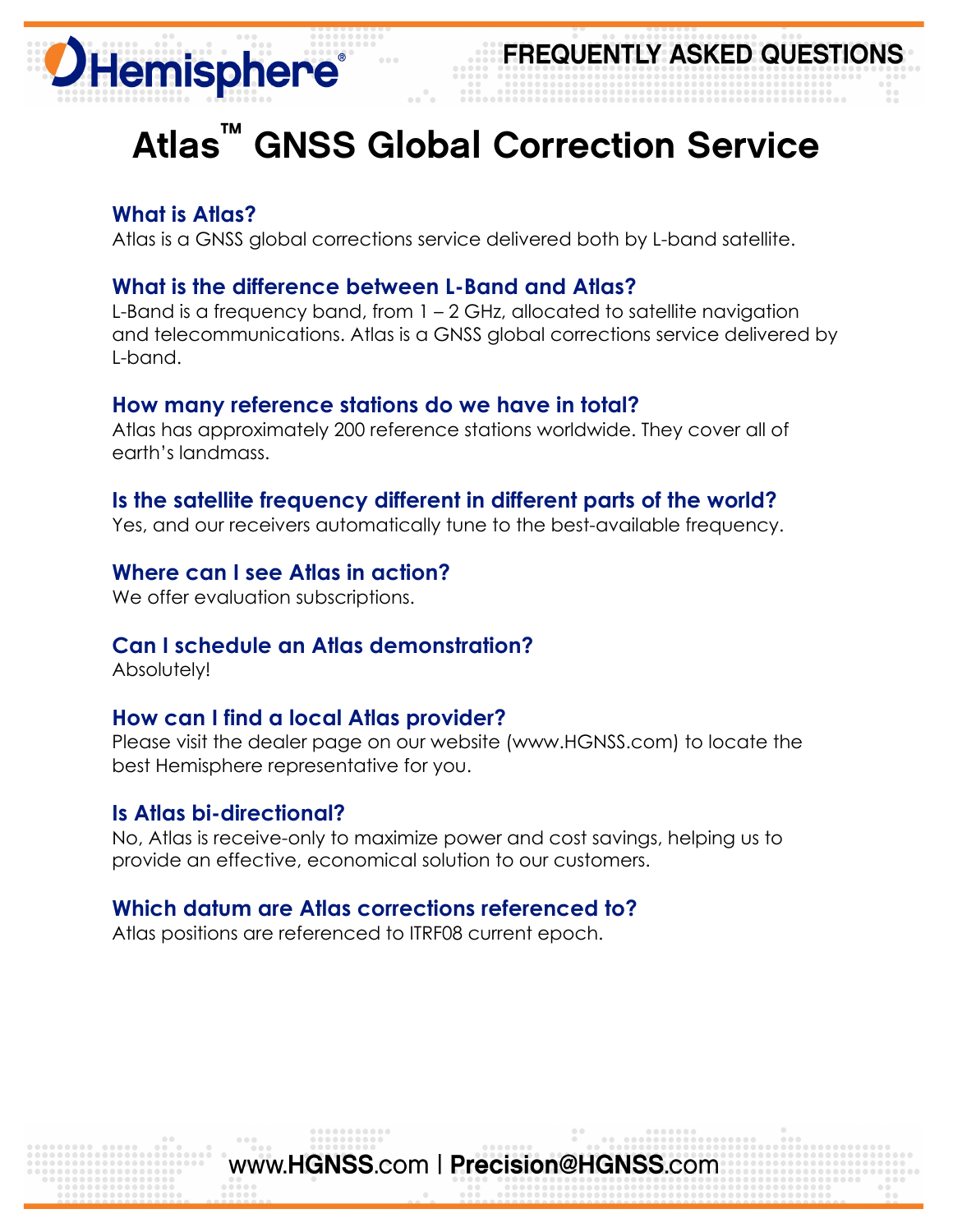

### Coverage

#### **Does Atlas cover the entire globe?**

Atlas offers worldwide coverage via L-Band satellites with distribution coverage from 75°N to 75°S.

#### **Are there any geographical or market restrictions to my subscription?**

We may choose to offer geographically specific subscriptions that will only be able to operate in specified regions. However, unless you are informed of any geographic limitations, your subscription will operate worldwide.

### Performance / Accuracy

#### **What accuracy can I expect?**

Hemisphere offers three accuracy classes (sub-meter, sub-foot and subdecimeter) We have deliberately named our service levels to reflect the accuracy class our customers should expect in reasonable conditions.

#### **Does Atlas use COAST™ to help maintain performance when reception to Atlas is lost?**

Atlas does not use COAST, but our Athena™ engine uses a newly developed Tracer technology to maintain positioning performance during correction signal outages.

#### **What is your defined uptime?**

Our levels of redundancy provide better than 99.99% uptime.

#### **What activations do I have to purchase in addition to the Atlas subscription?**

You do not have to purchase any additional activation in order to use Atlas or improve accuracies. Atlas automatically uses the full capability of your hardware to offer you best-as-possible performance.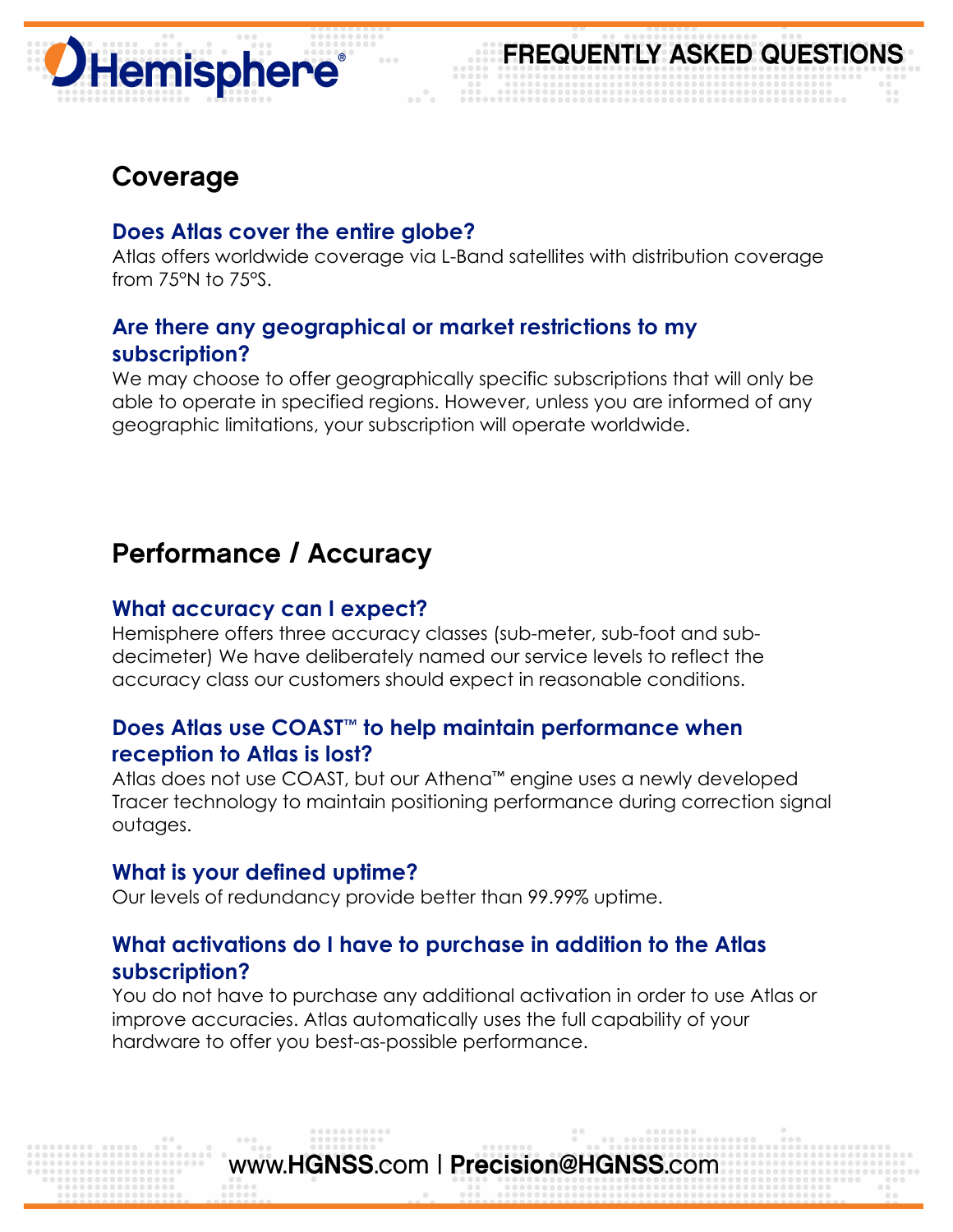

#### **Do you offer offshore subscriptions? And if so, is there any difference in performance between offshore and land or near-shore?**

Yes, Atlas works offshore, and there is no difference in performance. We have seen reports presenting offshore performance but have not collected data ourselves that we can share.

#### **Is Atlas a fix / float solution, where there is a position jump when it switches between fix and float solutions?**

Atlas users will not experience the position jumps traditionally seen in typical FIX / FLOAT solution methods.

#### **What is needed in order to enable the P306 / P307 boards to receive L-Band corrections?**

Our LX-3 board can be paired with the P306 in order to receive L-Band corrections.

### Business / Pricing

#### **How much does Atlas cost?**

Please visit www.HGNSS.com for detailed information regarding Atlas. If you have an Atlas-capable product, you'll soon be able to view pricing and purchase subscriptions on the Atlas Portal, at www.AtlasGNSS.com.

#### **Can I try Atlas out for free before I buy?**

Yes, we have an evaluation subscription available. Please visit www.HGNSS.com for details regarding this.

#### **What is the difference between an activation and a subscription?**

Activations are essentially subscriptions that last the lifetime of the hardware. In the case of Atlas subscriptions, an Atlas activation is also required. However, as the activation is a one-time occurrence, any subscription renewals will NOT require another activation purchase.

#### **Is my subscription automatically renewed?**

When purchasing subscriptions, users have the option of selecting "auto" renewal". If you select this option, your subscription will automatically be renewed. If you change your mind prior to the next renewal date, you can login to the portal and disable / enable that option.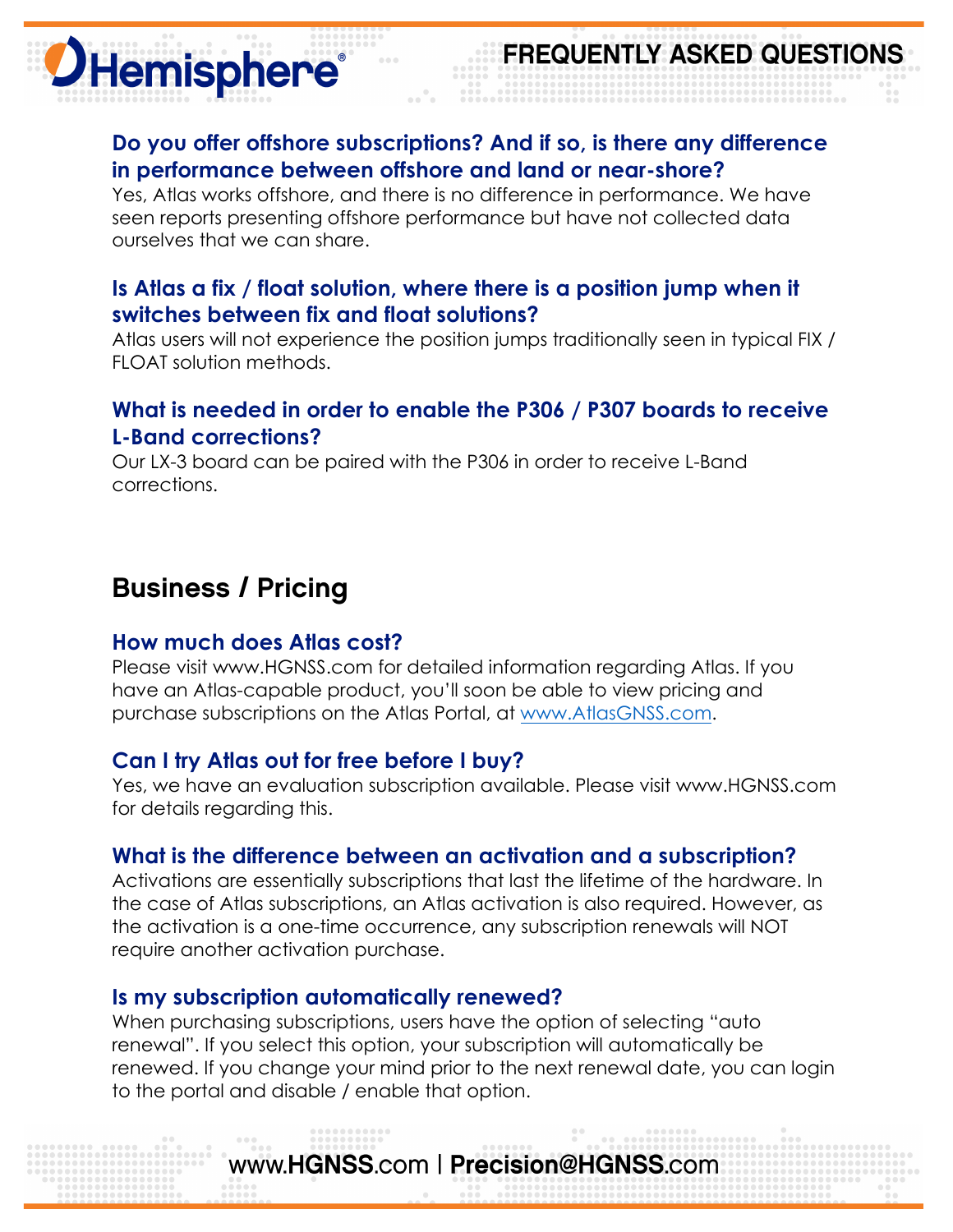

#### **Can I upgrade from one accuracy to a higher accuracy? Will it be a new subscription fee or upgrade fee?**

Yes, you can upgrade to a higher accuracy, and you will only be charged the difference between the two subscription fees.

#### **Can I upgrade from one subscription period to a longer period? Will it be a new subscription fee or upgrade fee?**

Yes, current subscriptions can be renewed or extended, and you will only be charged the difference between the two subscription fees.

#### **What happens if my hardware is lost or stolen? Am I able to transfer the activation and remainder of my subscription to the replacement?**

We have a process in which you can cancel the activation and subscription for one product and transfer the remaining duration to the new or different product. Once that has been completed, those activations and / or subscriptions on the lost or stolen hardware will no longer function.

#### **What happens if I sell or "retire" my hardware? Am I able to transfer the activation and remainder of my subscription to the replacement?**

We have a process in which you can cancel the activation and subscription for one product and transfer the remaining duration to the new or different product. Once that has been completed, those activations and / or subscriptions on the old hardware will no longer function.

#### **What happens when my subscription expires?**

When your subscription expires, your product will return to the functionality it had prior to adding the subscription.

#### **How do I cancel my service?**

Unless you have selected "auto renewal" when purchasing your subscription, your service will automatically stop on the expiry date.

#### **What is the refund policy?**

Atlas subscriptions are non-refundable except in special circumstances.

#### **Does Atlas charge for customer service?**

Our pricing includes Hemisphere's standard customer service.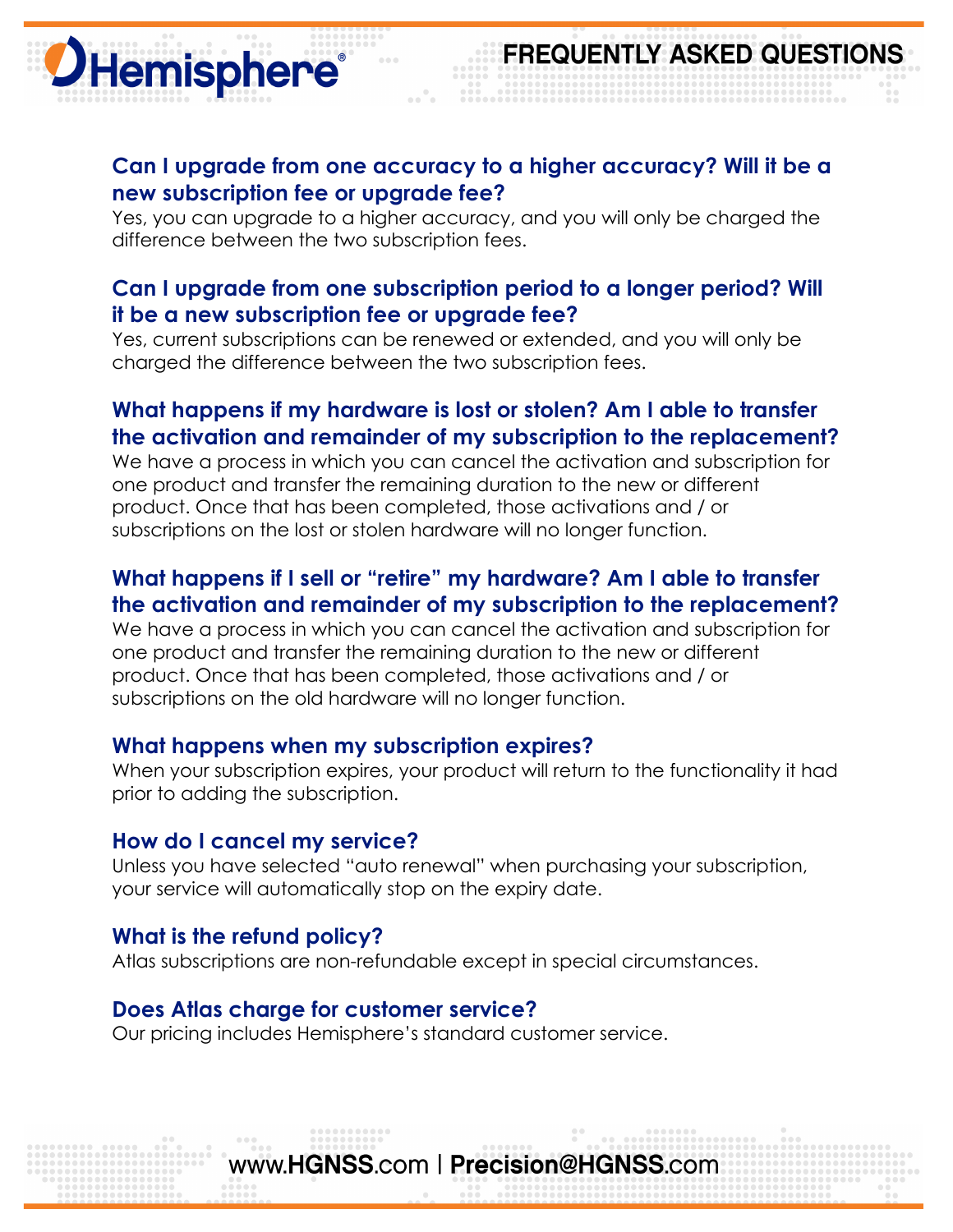#### **Can my subscription period also be shortened in case the job ends earlier?**

We will offer multiple durations of subscription that will allow you to tailor your purchases as close as possible to what you need.

#### **What are the minimum and maximum durations for subscriptions?**

At launch time, we will offer subscriptions ranging from one month to one year. The selection can be increased as necessary.

#### **Is there a quantity discount for fleets?**

Absolutely! Please contact us for more details.

### Atlas Portal

*OHemisphere* 

#### **Where can I find the Atlas service terms and conditions?**

Please visit the Atlas portal at www.AtlasGNSS.com.

#### **Does the Atlas Portal allow users to purchase activation codes in addition to Atlas subscriptions?**

At launch time, the Atlas Portal will only offer Atlas-related subscriptions. However, we intend to add activation codes such as RTK in the near future.

### Hardware

#### **Which Hemisphere products will work with Atlas?**

The following Hemisphere packaged products will support Atlas:

- *Latest version of the Eclipse™ R330 ("R330u")*
- *Latest version of the Vector™ VS330 ("VS330u")*
- *New Vector V320*
- *New AtlasLink™*

The following Hemisphere boards will support Atlas:

- *Any P3 series board that can be paired with the LX-3*
- *Eclipse Vector H321*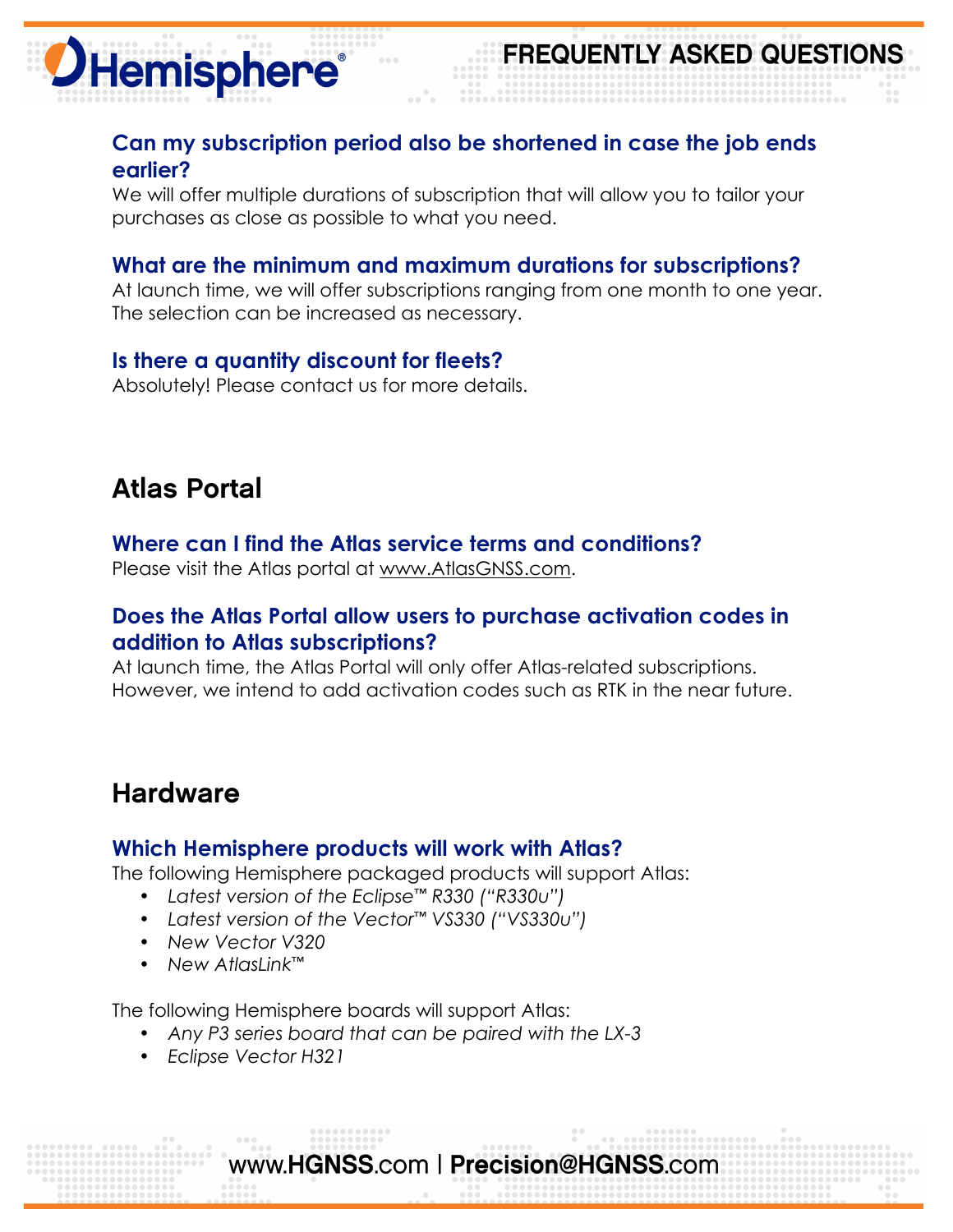#### **Will my existing L-Band enabled Hemisphere product work with your new service?**

Almost any existing Hemisphere product can be upgraded to support Atlas. To receive more details regarding this, please contact your Hemisphere dealer.

#### **Which manufacturers support Atlas?**

**OHemisphere®** 

At this time, Hemisphere is the only GNSS manufacturer directly supporting Atlas. However, we are currently pursuing many opportunities with other manufacturers.

#### **I have a GNSS receiver from another manufacturer. Can I use Atlas with it?**

AtlasLink, in SmartLink or BaseLink mode, can deliver corrections to any GNSS system from any manufacturer that supports an open communication standard such as RTCM.

#### **Can you provide any more details regarding AtlasLink?**

Once we have publicly launched Atlas, we will be providing details on the Hemisphere website. However, here are some answers to a few common questions:

- *AtlasLink is a multi-function smart antenna.*
- *It does not offer internal radio modem or batteries.*
- *SmartLink and BaseLink are modes of operation that can be enabled, just like RTK and Atlas subscriptions.*

#### **When can we expect Atlas firmware for the A325?**

We will be releasing Atlas-capable firmware for the A325 shortly after the public launch of Atlas. Please note that the A325 will not receive L-Band corrections. If you need L-Band, you will be able to take advantage of our exciting trade-in program that we will announce "launch week".

#### **Can AtlasLink be used as a data collection package?**

Yes, the combination of AtlasLink and the Atlas web UI makes it easy for you to collect data. AtlasLink includes 2GB of memory.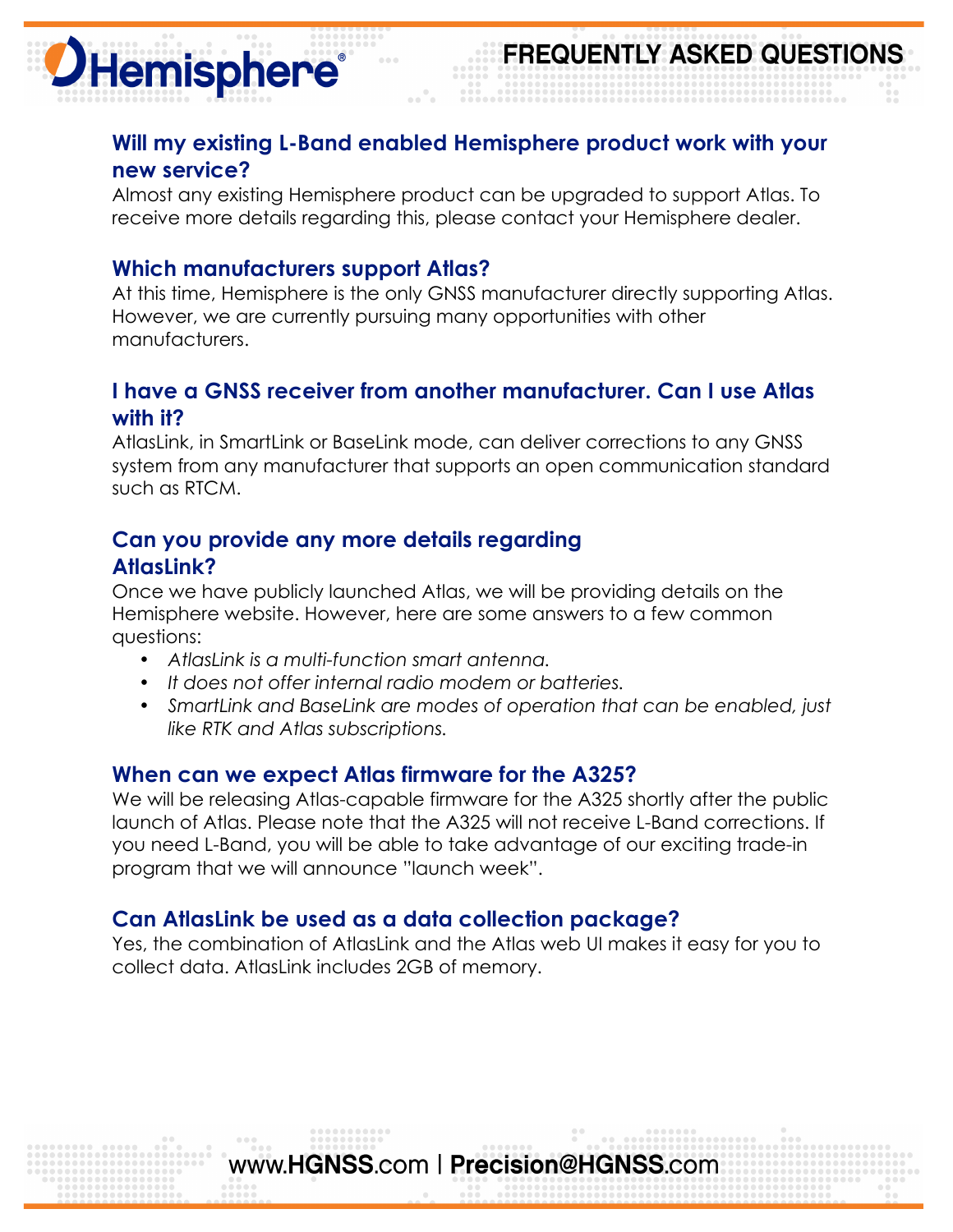

# Support

#### **How do I contact Atlas support?**

The Hemisphere Tech Support team will provide Atlas support. Please contact them via the method you're already using (e.g., TechSupport@HGNSS.com).

#### **I'm switching to Atlas from my current provider. What are my next steps?**

Go to the Atlas portal at www.AtlasGNSS.com and register using the ESN or PSN of your Atlas-capable product. You will then easily be able to view and purchase all activations and subscriptions available for your product.

#### **Do I need an authorization code?**

Yes, every subscription has an authorization code specific to that combination of receiver, activation / subscription, and time period.

#### **How long before my service is activated?**

Within a few minutes of purchasing the subscription on the Atlas Portal, you will receive an email providing you an authorization code. Upon entering that code into your product, you will fully up-and-running!

#### **How do I find my product's Electronic Serial Number (ESN)?**

The serial number label on many receivers contains the ESN. If yours does not have that, query your receiver using \$JI command. The Atlas Portal also allows you to enter your product's serial number instead of the ESN.

#### **What software does Hemisphere provide for configuring Atlas?**

Depending on the product, there are a number of options available for configuring Atlas. These include our onboard menus, PocketMax, and the AtlasLink web UL.

#### **Do you offer 24 / 7 support?**

Yes, please visit our website at www.HGNSS.com for more details.

## **Competition**